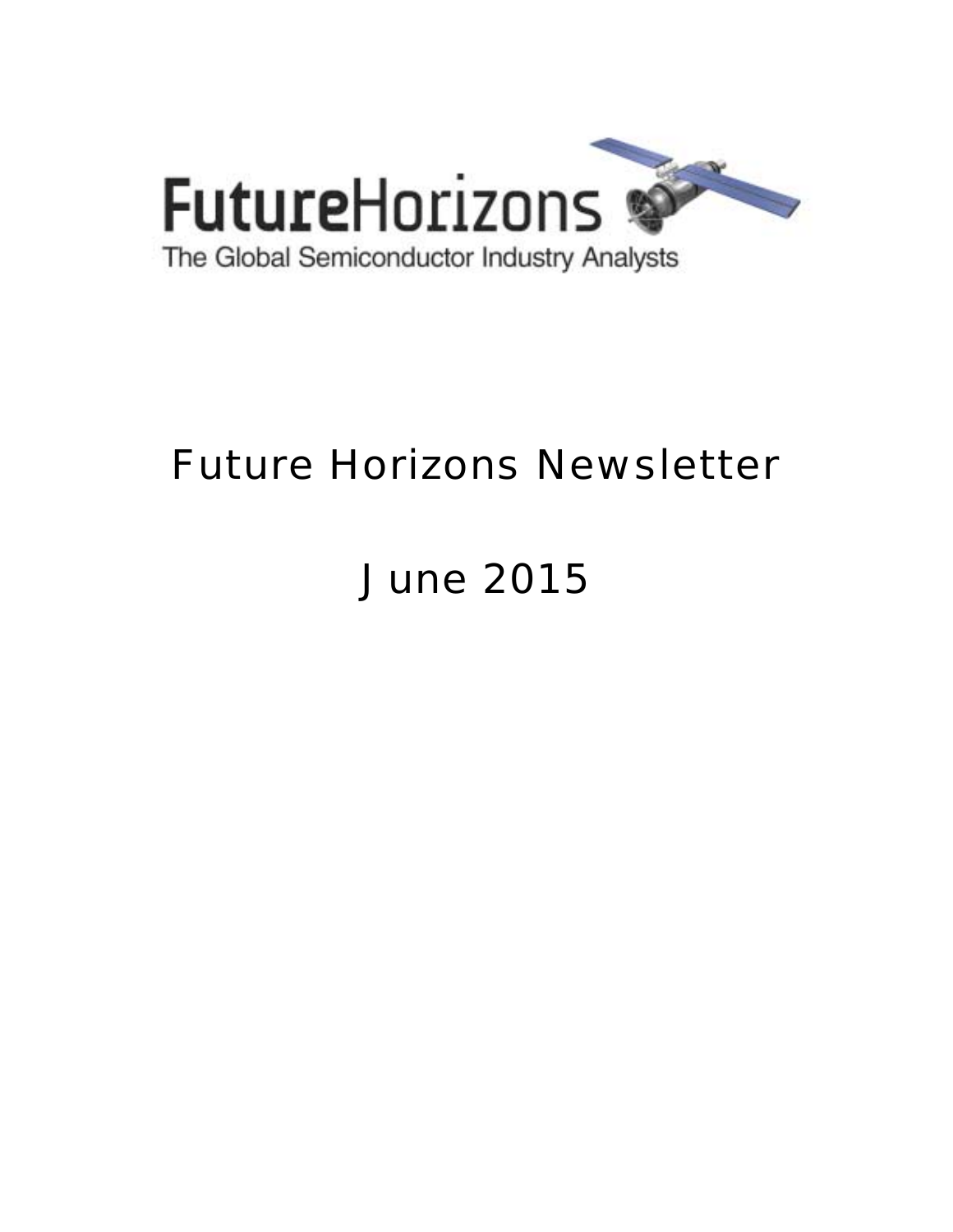# Contents Page

| <b>Industry News by Company</b>              | Page 03 - 06 |
|----------------------------------------------|--------------|
| <b>Industry News &amp; Trends</b>            | Page 07 - 10 |
| <b>East European News &amp; Trends</b>       | Page 11 - 12 |
| <b>World Economic Round Up</b>               | Page 13      |
| <b>Future Horizons &amp; Industry Events</b> | Page 14      |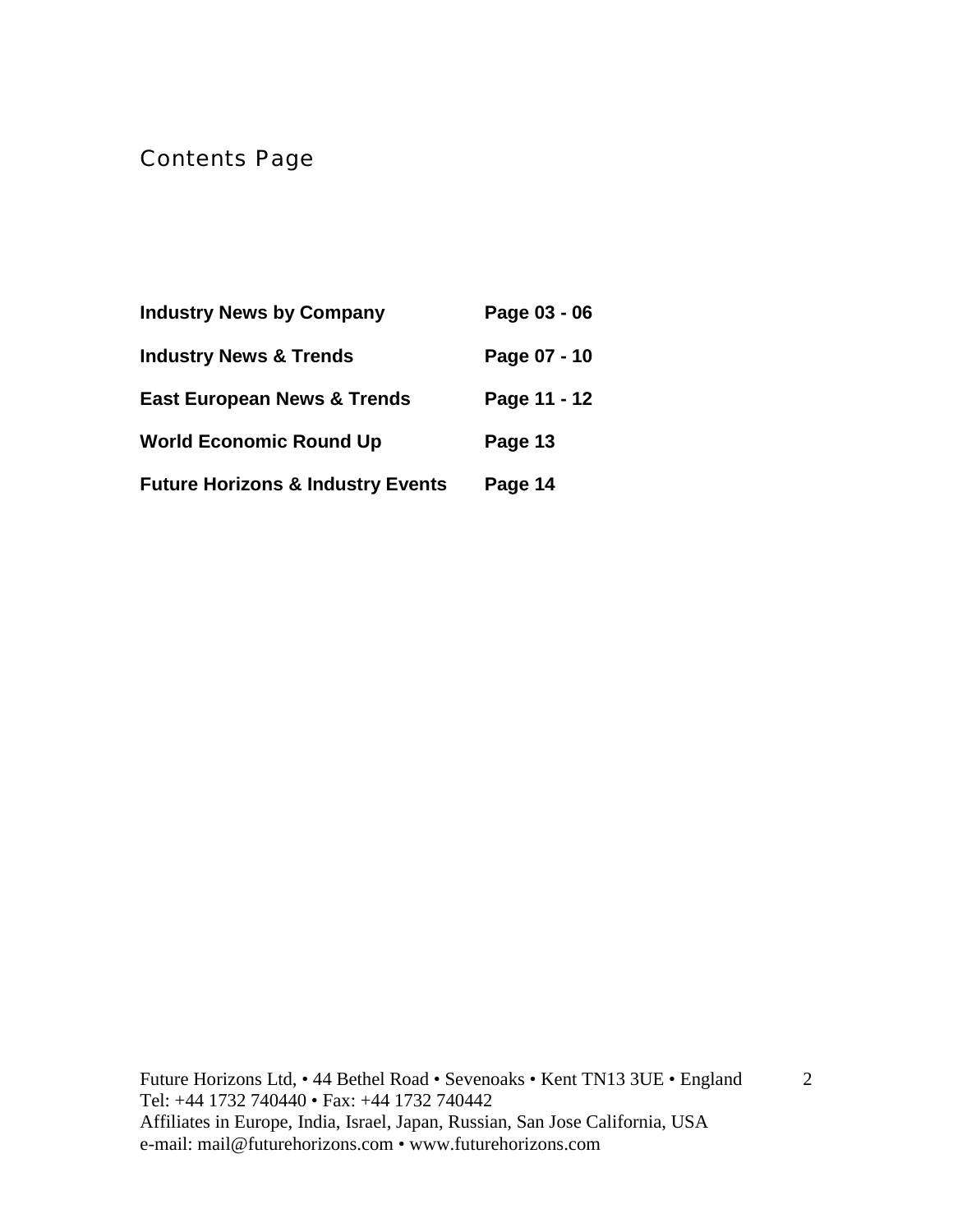#### Industry News By Company

#### **[ARM CEO Calls On Engineers To Touch Developing Markets](http://www.eetindia.co.in/ART_8800712956_1800000_NT_730f2732.HTM)**

The world is calling out for change, especially in developing markets. And engineers are adequately equipped to make an appropriate response. This is what the CEO of ARM believes. More than being masterful in the art of problem solving, engineers are also humans.

It is inspiring to see today's companies deliver immense benefits with their technologies, building a more efficient digital economy that connects people in highly imaginative ways. Now it's time to take these technological foundations and apply them to more basic services such as health, education and safety. Today's technology building blocks can enable new products and services in parts of the world which have not yet been able to fully capitalize on the power of the silicon chip.

#### **[Chipmaker Avago To Buy Broadcom In \\$37bn Deal](http://www.ft.com/cms/s/0/bd7389a6-0530-11e5-9627-00144feabdc0.html?ftcamp=crm/email/2015529/nbe/AsiaPacificBusiness/product#axzz3bn8ZwlRa)**

A wave of consolidation sweeping across the chip industry has produced the biggest acquisition seen in the technology world since the late-1990s dotcom bubble, as Singapore-based Avago agreed on Thursday to pay \$37bn in cash and stock for US rival Broadcom.

The combination is the most dramatic evidence yet of the pressures building up in large parts of the tech sector as once high-growth companies have been forced to face the realities of a maturing industry. The rise of companies such as Apple and Samsung has also put a squeeze on many parts of the tech supply chain, forcing component makers to race for greater scale to survive.

Avago has already emerged as one of the sector's most acquisitive companies, striking three deals in the past year alone. It said it would pay \$17bn in cash and about \$20bn in stock to acquire California-based Broadcom, which makes communication chips used in data centres as well as in mobile devices made by companies including Apple and Samsung

#### **[Avago Technologies Adds Automotive-Grade Dual-Channel Optocouplers For Bi-](http://www.avagotech.com/pages/en/press/automotive-grade-dual-channel-optocoupler/)[Directional Digital Communications](http://www.avagotech.com/pages/en/press/automotive-grade-dual-channel-optocoupler/)**

Avago Technologies (NASDAQ: AVGO), a leading supplier of analog interface components for wireless, wireline, storage and industrial applications, today announced a new family of dual-channel R2Coupler® optocoupler devices, the ACFL-521xT and ACFL-621xT, designed for automotive applications with AEC-Q100 Grade 1 qualification. The ACFL-521xT is optimized for low power systems supporting data rates up to 1 MBd, and the ACFL-621xT is optimized for high speed systems supporting data rates up to 15 MBd.

Expanding upon previous generation R2Coupler ACPL-KxxT devices, the ACFL-521xT and ACFL-621xT devices have two optocoupler channels internally aligned 180 degrees of each other, thereby providing optimum chip pin-out configuration for bi-directional Tx/Rx data communication design and board layout. Furthermore, the two channels are

3

Future Horizons Ltd, • 44 Bethel Road • Sevenoaks • Kent TN13 3UE • England Tel: +44 1732 740440 • Fax: +44 1732 740442 Affiliates in Europe, India, Israel, Japan, Russian, San Jose California, USA

e-mail: mail@futurehorizons.com • www.futurehorizons.com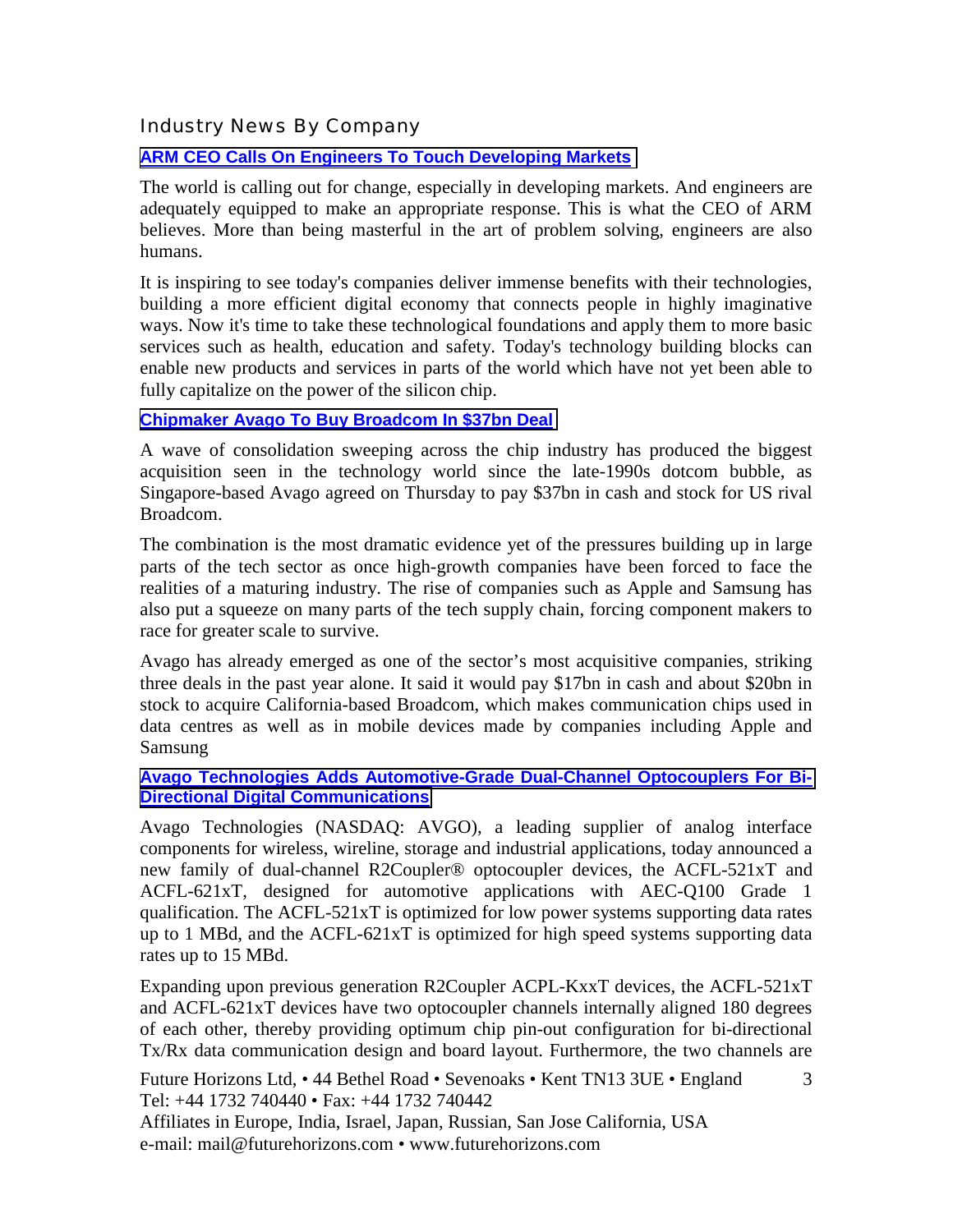electrically independent and galvanically isolated, providing an ideal isolated bidirectional low power communication interface.

#### **[IBM Bares EDA Tools For Rent](http://www.eetindia.co.in/ART_8800713168_1800000_NT_467cddc3.HTM)**

IBM has moved its electronic design automation (EDA) suite of chip-designing tools to the cloud, making its proprietary EDA tools accessible to chip designers for half the price of licensing tools compared with other providers.

Using its own SoftLayer cloud infrastructure to securely store its tools, IBM is now offering its EDA toolkit through the SiCAD Inc. (Cupertino, Calif.) portal, a silicon design platform provider of cloud-based EDA design flows.

#### **[Infineon Launches New High-Power, Light-Triggered Thyristor With Industry's](http://www.infineon.com/cms/en/about-infineon/press/press-releases/2015/INFIPC201502-058.html)  [First Integrated Protection Features](http://www.infineon.com/cms/en/about-infineon/press/press-releases/2015/INFIPC201502-058.html)**

Munich, Germany – May 19, 2015 – Infineon Technologies Bipolar GmbH & Co. KG has further extended its family of bipolar semiconductors with an optically triggered thyristor that can improve the reliability, lower the system cost and simplify the design of ultra-high-power applications. Infineon's new 6-inch thyristor incorporates reliable optical triggering, eliminating the requirement for an external electrical trigger circuit. In addition, on-board safety features such as overvoltage protection, dv/dt protection and protection against forward voltage transients during recovery time further reduce component count and design complexity.

Thyristors are the technology of choice for controlling ultra-high currents and voltages because they deliver better performance than IGBT-based voltage source converters (VSCs) in terms of on-state losses and symmetric blocking capability. The introduction of a highly integrated light-triggered thyristor that, for the first time, integrates FRP (forward recovery protection) is in line with the Infineon strategy to deliver system solutions that minimize design overheads, improve reliability and drive down bill of material (BoM) costs.

#### **[Intel Agrees To Buy Altera For \\$16.7 Billion](http://www.wsj.com/articles/intel-agrees-to-buy-altera-for-16-7-billion-1433162006?mod=djemalertDEALS)**

Intel Corp. agreed to buy Altera Corp. for roughly \$16.7 billion in cash, a long-discussed deal seen helping Intel defend a crucial business.

Altera stockholders would receive about \$54 a share, around the price the company rejected in April during an earlier round of talks.

The price is roughly 56% higher than the one at which Altera traded before The Wall Street Journal first reported talks between the companies on March 27. Altera's shares closed Friday at \$48.85.

In premarket trading, Intel shares added 0.6% to \$34.68, while Altera rose 4.8% to \$51.20.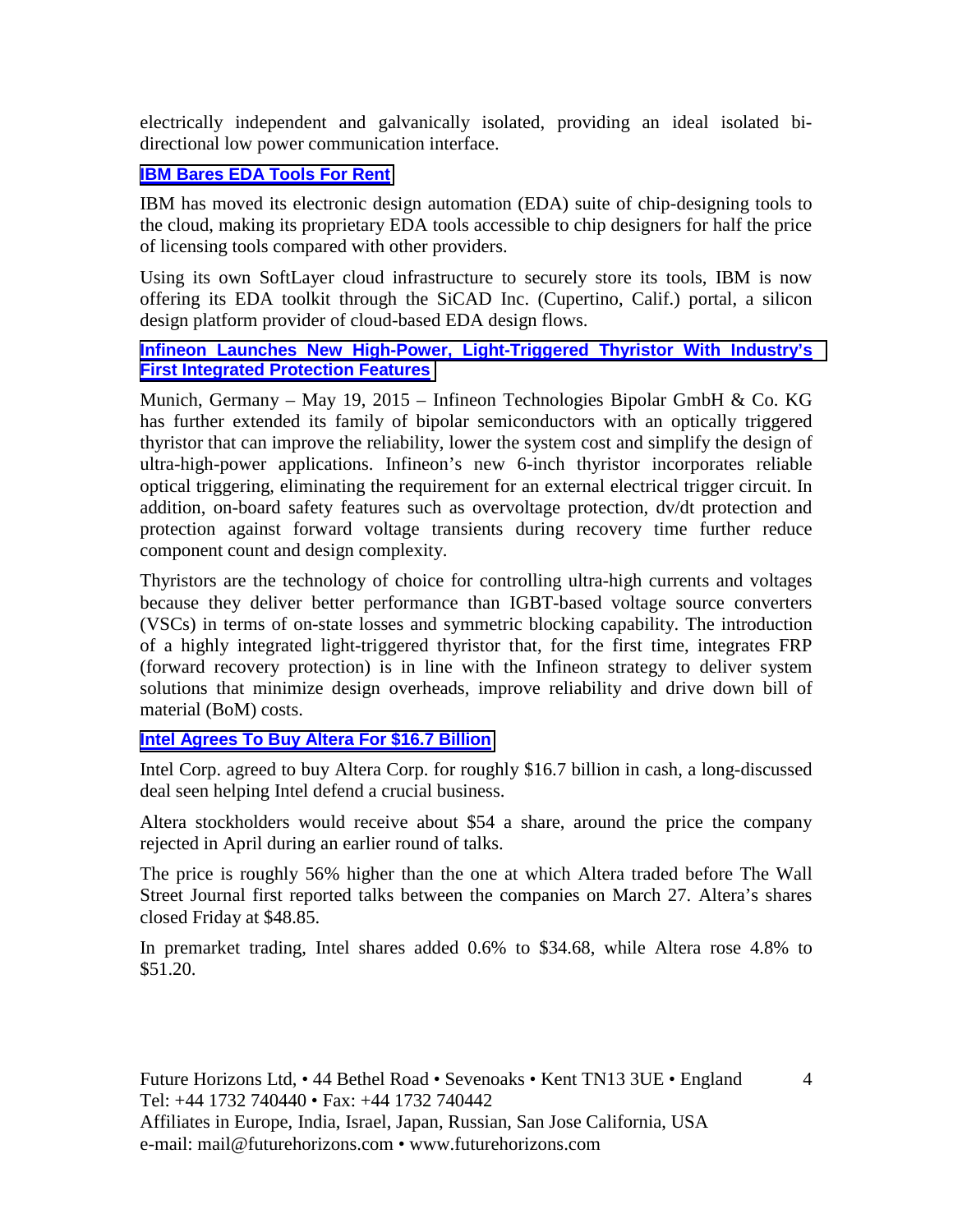#### **[NXP Sells RF Power Unit To China Firm](http://www.eetindia.co.in/ART_8800712965_1800005_NT_3367809b.HTM)**

In a bid to secure approval for its acquisition of Freescale Semiconductor Ltd, NXP Semiconductors N.V. announced the sale of its RF Power business to Chinese stateowned investment company Jianguang Asset Management Co. Ltd (JAC Capital) for \$1.8 billion.

The NXP RF Power business is one of the market leaders in high performance RF power amplifiers primarily focused on the cellular base station market, but with potential future growth applications in the areas of industrial lighting, next generation cooking and automotive electronic ignition systems.

#### **[RF Industries Acquires Rel-Tech Electronics, Inc.](http://www.marketwatch.com/story/rf-industries-acquires-rel-tech-electronics-inc-2015-06-05)**

SAN DIEGO, June 5, 2015 /PRNewswire/ -- RF INDUSTRIES, LTD. RFIL, +2.01% announced today that it has completed the acquisition of Rel-Tech Electronics, Inc. (Rel-Tech), a Milford, Connecticut-based manufacturer of custom cable assemblies and wiring harnesses, for a total purchase price of up to \$3,100,000. The acquisition of all outstanding shares of Rel-Tech consists of \$2,100,000 in cash, 50,467 shares of RFI's common stock valued at \$200,000 and, if certain financial targets are met over a threeyear period, cash earn-out payments of up to \$800,000. Privately-owned Rel-Tech had revenues of approximately \$7.7 million for the calendar year 2014.

One of the two original founders, Ralph Palumbo, will remain as President of Rel-Tech while Wilfred LeBlanc has agreed to a three-year consulting agreement with Rel-Tech. Rel-Tech has also entered into employment agreements to retain the five key managers.

#### **[Silicon Labs Introduces Industry's Most Flexible Dual-Mode Bluetooth Module](http://www.marketwatch.com/story/silicon-labs-introduces-industrys-most-flexible-dual-mode-bluetooth-module-solution-2015-06-08)  [Solution](http://www.marketwatch.com/story/silicon-labs-introduces-industrys-most-flexible-dual-mode-bluetooth-module-solution-2015-06-08)**

AUSTIN, Texas, Jun 08, 2015 (BUSINESS WIRE) -- Silicon Labs SLAB, -1.77% a leading provider of wireless connectivity solutions for the Internet of Things (IoT), today unveiled a dual-mode Bluetooth® Smart Ready module solution that gives embedded developers unparalleled flexibility to integrate both Bluetooth Smart and Bluetooth Basic Rate/Enhanced Data Rate (BR/EDR) wireless technologies while minimizing design time, cost and complexity. The new Bluetooth Smart Ready BT121 module from Bluegiga, a Silicon Labs company, provides a pre-certified, fully integrated, high-performance solution that includes the Bluetooth radio, microcontroller (MCU) and on-board Bluetooth software stack supported by Silicon Labs' complimentary Bluetooth Smart Ready software development kit (SDK) and easy-to-use BGScript™ scripting language.

#### **[Taiwan Semiconductor Confirms Release Of 7nm Processors By 2017](http://www.bidnessetc.com/44100-taiwan-semiconductor-confirms-release-of-7nm-processors-by-2017/)**

Amid the hustle and bustle of winning chip orders for Apple Inc.'s (NASDAQ:AAPL) upcoming A9 process, chip giant Taiwan Semiconductor Mfg. Co. Ltd. (ADR) (NYSE:TSM) has revealed it will begin production of its thinner 7nm process technology in 2017. The news was first spotted by Patently Apple, which stated that the first customer to use TSMC's integrated circuits will be US-based Xilinx.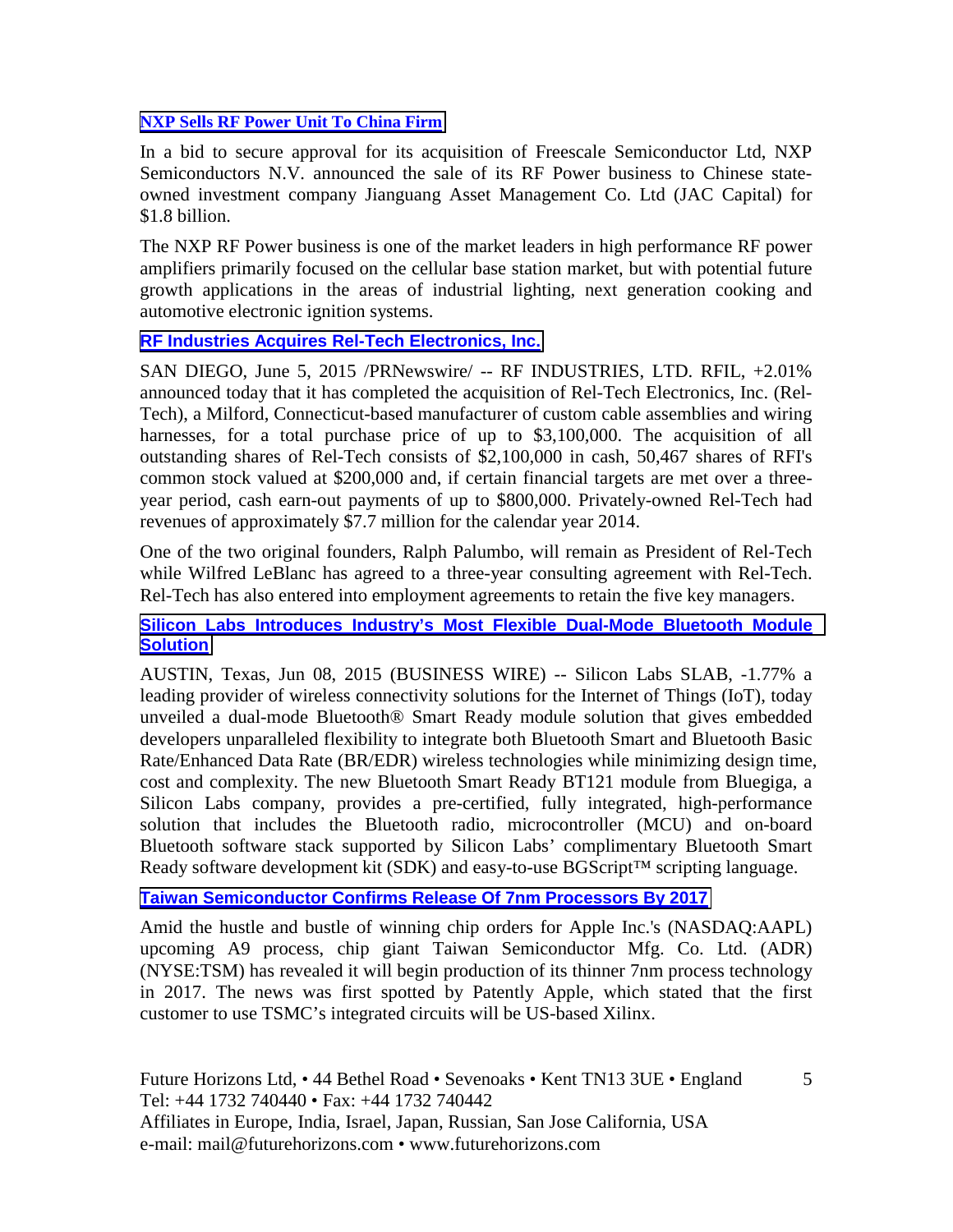The company has reportedly prepared most of the key elements for the new manufacturing process after introducing its 7nm fabrication technology early last year. In that time, the chip maker has collaborated with numerous major customers that helps ensure its fabrications are client-centric.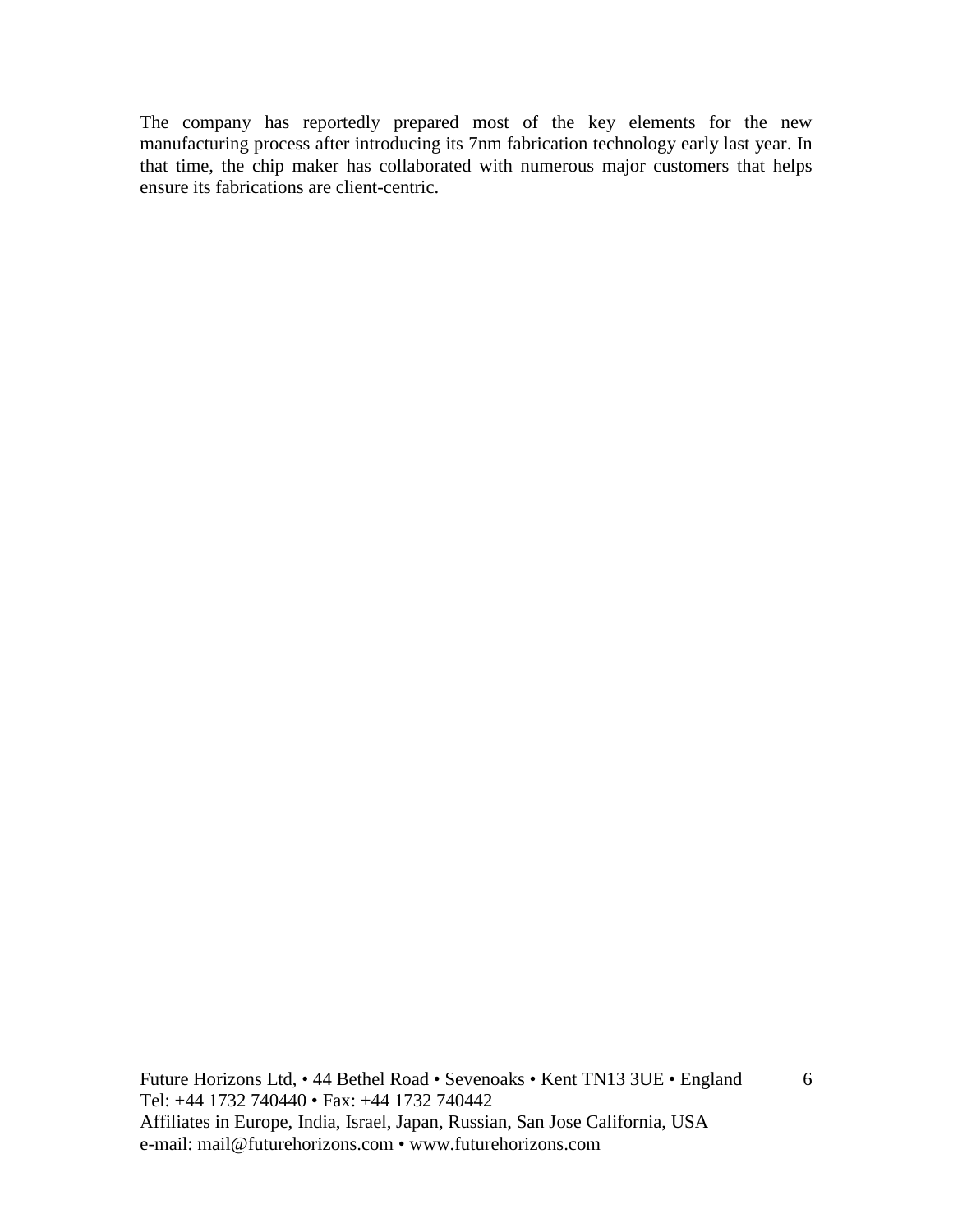Industry News & Trends

**Electronics Manufacturing Moves To The Cloud**

"We focus on what we can offer that nobody else can," explains Firstronic CEO John Sammut. "Our differentiators have become better shop floor controls, advanced technology, speed-to-market and flexibility."

Based in Grand Rapids, Michigan, Firstronic makes electronic components for automotive, industrial and medical industry customers. From the LED lighting in your car to automated utility meters, the company develops solutions for dozens of OEMs. Building a company designed to compete on speed and customer collaboration, rather than purely on cost, required a different approach to automation.

The Cloud as a Catalyst for Growth

Catalyzed by the need to shift off a legacy SAP solution, and preparing the company for faster growth, Firstronic looked to the cloud as an option both for shop floor automation and ERP. "Our value proposition for customers centers on quality, collaboration and our ability to respond quickly," Sammut continued. "We wanted technology that could support our business priorities."

#### [Bosch Unveils Video Camera-Based Emergency Brake System](http://www.eetindia.co.in/ART_8800712157_1800015_NP_e5ac4b00.HTM?click_from=8800123214,9950114561,2015-05-06,EEIOL,ARTICLE_ALERT)

Bosch has developed an emergency brake assistant that gets all necessary data exclusively from a stereo video camera. The system doesn't require the use of radar or lidar signals to support the findings of the systems' algorithms. Normally, such systems are based either on radar/lidar signals or a combination of radar and video input.

A solution that achieves a comparably high reliability than available multi-signal systems will make several driver assistance functions affordable for all vehicle classes, the company stated. For the system that meets safety level ASIL B in the ISO 26262 ranking, Bosch uses its latest model stereo video camera that according to the company is the smallest implementation of such a device in the market. The system is available; Land Rover offers the camera-based emergency assistance system in its latest Discovery Sport as standard. For the development, both companies worked closely together.

#### **[Stretchable Generator Harvests Mechanical Energy](http://www.eetindia.co.in/ART_8800712495_1800008_NT_67aefad9.HTM?click_from=8800123424,9950114561,2015-05-19,EEIOL,ARTICLE_ALERT)**

A team of Korean researchers, led by Professor Keon Jae Lee of the Department of Materials Science and Engineering at the Korea Advanced Institute of Science and Technology (KASIT), has developed a nanogenerator, a hyper-stretchable, elasticcomposite, energy-harvesting device.

Flexible electronics have come into the market and are enabling new technologies like flexible displays in mobile phone, wearable electronics and the Internet of Things (IoT). However, is the degree of flexibility enough for most applications? For many flexible devices, elasticity is a very important issue. For example, wearable/biomedical devices and electronic skins (e-skins) should stretch to conform to arbitrarily curved surfaces and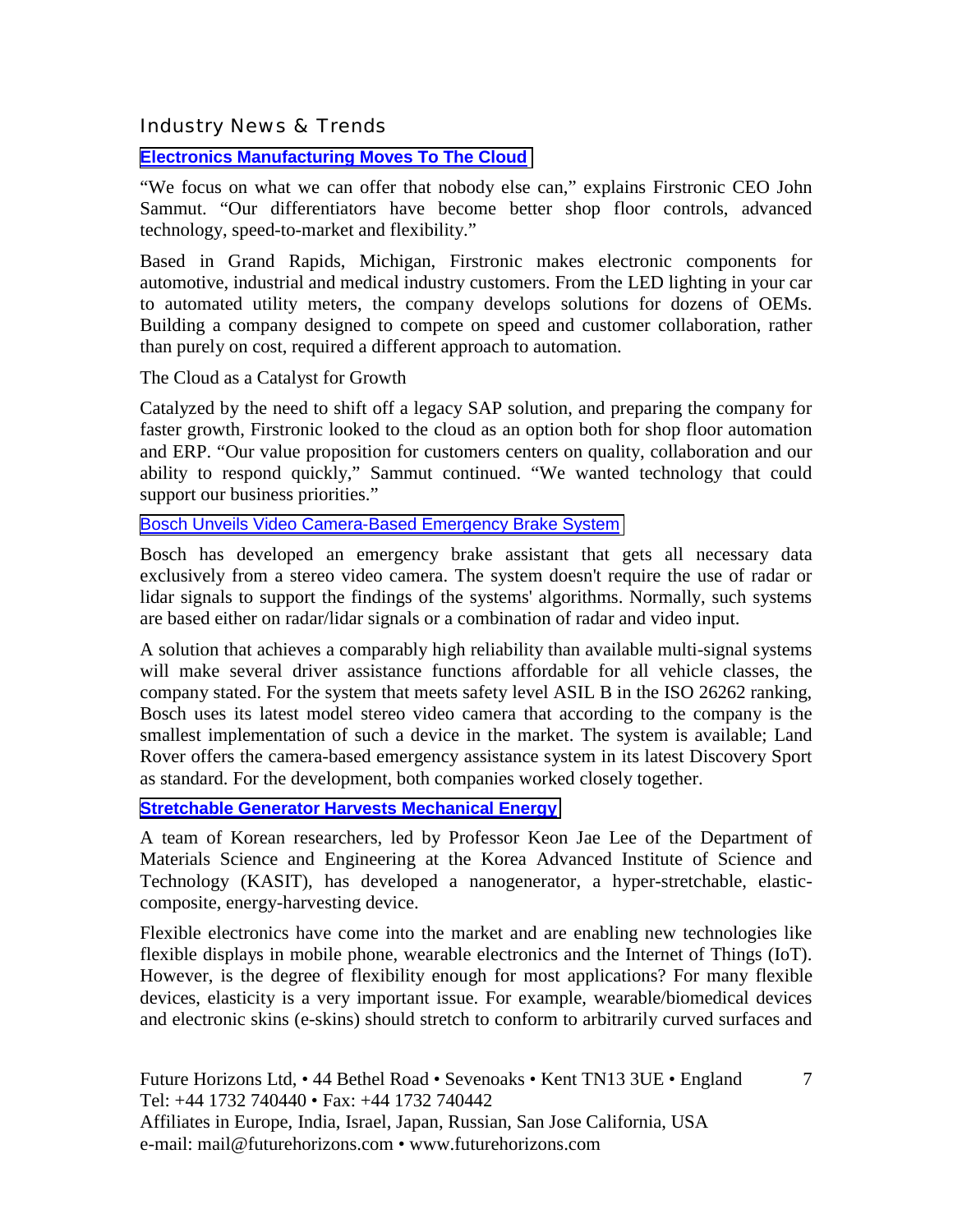moving body parts such as joints, diaphragms and tendons. They must be able to withstand the repeated and prolonged mechanical stresses of stretching.

**[Wales' Goal Of Creating The World's First Compound Semiconductor Cluster](http://www.walesonline.co.uk/business/business-news/wales-goal-creating-worlds-first-9326357)  [Boosted With Recruit Of Leading US Academic](http://www.walesonline.co.uk/business/business-news/wales-goal-creating-worlds-first-9326357)**

THE aim of turning Cardiff into a world-leading cluster for compound semiconductor technology (CS) has been boosted with the recruitment of an expert in the sector.

Professor Diana Huffaker, currently at the University of California, Los Angeles (UCLA) has been appointed Chair in Advanced Engineering and Materials to lead a new research laboratory at Cardiff University.

Her recruitment has been secured through the Welsh Government's £50m Sêr Cymru programme, which provides finance to bring world leading research with commercial potential and research teams to Wales.

#### **[Mercedes-Benz Offers Seamless Navigation Using Apple Watch](http://www.eetindia.co.in/ART_8800712526_1800001_NT_fef48c03.HTM?click_from=8800123424,9950114561,2015-05-19,EEIOL,ARTICLE_ALERT)**

Daimler has announced the MB Companion App that promises an intelligent integration between Apple Watch and Mercedes-Benz vehicles. The app enables Mercedes-Benz costumers to search for directions on the Apple Watch or on iPhone.

The app provides walking directions to the car on the Apple Watch, driving directions on the vehicle navigation system and again walking directions on the wrist watch (as long as it is from Apple) from the car to the final destination.

The destination that the driver selects on Apple Watch is passed to Mercedes-Benz COMAND Online infotainment system as soon as the driver starts the vehicle. He then receives driving directions to his selected destination from Mercedes-Benz navigation; the company said it applies the rules for non-distracting applications. When the driver parks and leaves his car, Apple Watch gives him walking directions to the final destination making it the perfect guide for Last Mile Navigation.

#### **[Germans Develop Smart Garage For Self-Driving Cars](http://www.eetindia.co.in/ART_8800712775_1800001_NT_d4e7927b.HTM?click_from=8800123690,9950114561,2015-05-26,EEIOL,ARTICLE_ALERT)**

The key legal obstacles to self-driving cars are the dangers they present to passengers even if a driver is ready to take over in the case of emergency. Researchers in Germany, however, have found usage cases where that legal hurdle can be surmounted and expect to be doing so by 2016.

That's how long it will take to equip one deck of a downtown parking garage with standardised electric charge outlets, and to finish the algorithms that can be burned into flash of drive-by-wire electric vehicles already on the road.

The work is being done at Forschungszentrum Informatik (FZI, Karlsruhe), a research institute where 22 engineers have been working towards what they call the "cognitive car" (CoCar) for several years. In fact, they entered the Defense Advanced Project Agency's (DARPA's) self-driving vehicle contest and made it to the finals, but their concentration since then has been on usage cases where no passengers need be present in the car as a stepping stone to fully autonomous vehicles.

8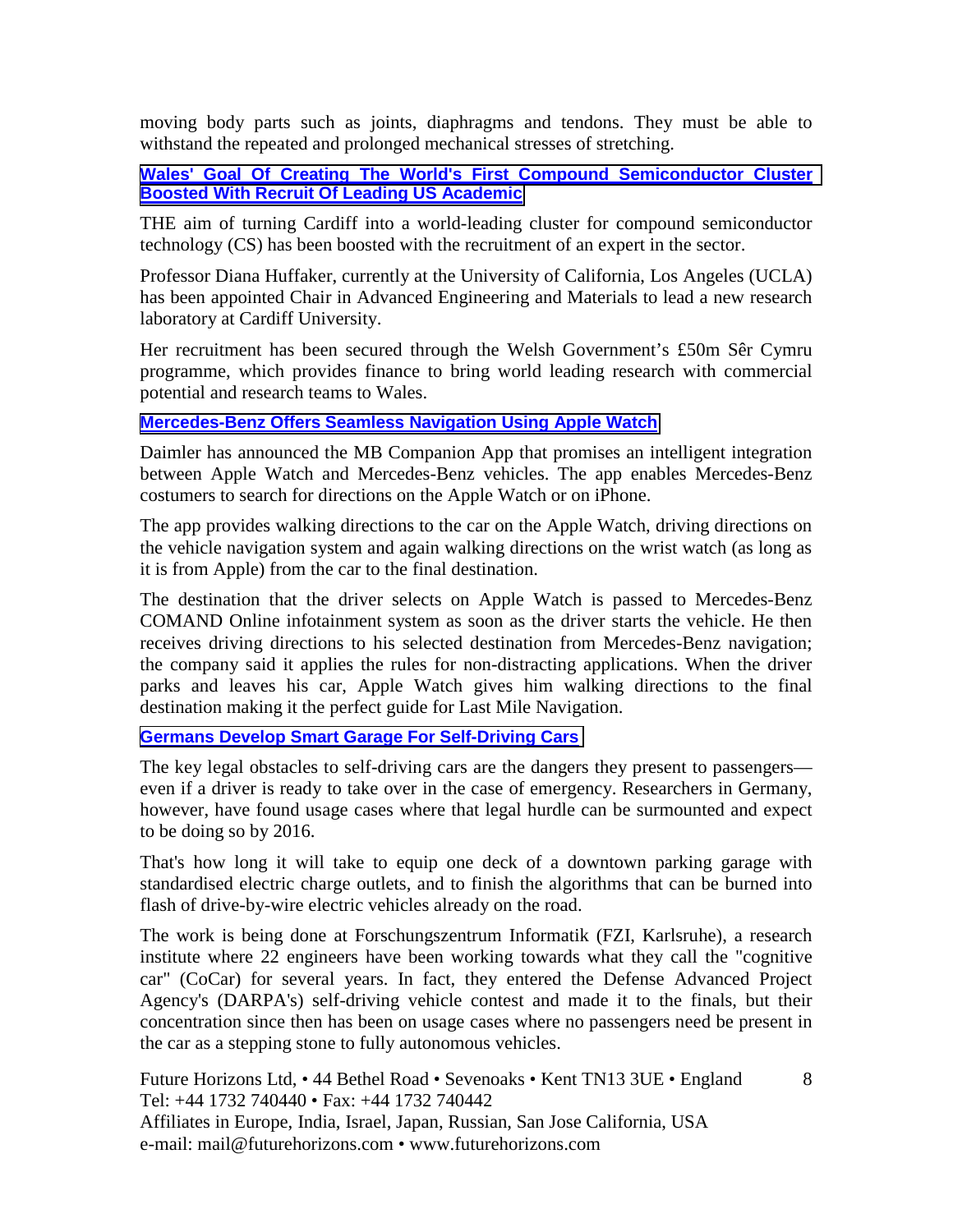#### **[Researchers Create Semiconductor Chip From Wood](http://www.forbes.com/sites/jenniferhicks/2015/05/30/researchers-create-semiconductor-chip-from-wood/)**

The U.S. Department of Agriculture Forest Products Laboratory (FPL) in collaboration with researchers from the University of Wisconsin-Madison have created a semiconductor chip made almost entirely of wood. This paves the way for the development of a completely biodegradable chip in the future.

The researchers wanted to focus on alleviating the environmental burden of electronic devices. Makes sense since Globally in 2012, consumers threw away 48.9 million tons of electrical and electronic goods and that's expected to rise by a third by 2017. The top four countries disposing the most electrical waste are China, United States, United Kingdom and Qatar.

The new semiconductor chip is wood-substrate with the silicon substrate parts replaced with an environmentally friendly cellulose nanofibril (CNF), a flexible, biodegradable material made from wood. Because CNF is a bio-based material, it makes the chip more sustainable, bio-compatible and biodegradable. Currently most other polymers are petroleum-based polymers.

#### **[Xiaomi, China's New Phone Giant, Takes Aim At World](http://www.wsj.com/articles/xiaomi-chinas-new-phone-giant-takes-aim-at-world-1433731461?tesla=y)**

NEW DELHI—When Xiaomi Corp. launched a new smartphone here in April, there was an air of chaos. Employees were still stuffing gift bags that morning, and a few staffers from Beijing headquarters, pressed for time, arrived on tourist rather than business visas.

After Xiaomi Chief Executive Officer Lei Jun stepped onstage, his first time speaking publicly in English, he veered off script. His odd phrasing went viral in online videos of him repeatedly asking the crowd, "Are you OK?"

No matter. The Chinese smartphone seller's online offering of 40,000 phones sold out in 15 seconds. Hundreds lined up outside the launch venue, including 17-year-old Raghav Goyal, who drove seven hours to attend and said the Xiaomi phone was a much better value than its big-name rivals.

#### **[New Tools To Support Novice Developers Of Wireless Sensors](http://www.eetindia.co.in/ART_8800713143_1800000_NT_91c3277d.HTM?click_from=8800123880,9950114561,2015-06-09,EEIOL,ARTICLE_ALERT)**

A new breed of developers with no background in MCU development or in wireless protocols is trying to strike a deal with semiconductor companies that supply the hardware/software building blocks for embedded wireless M2M and IoT apps. These developers are clear in their desire to take part in the design process for the Internet of Things and get their ideas to market immediately. Some of the companies running into this new breed include Silicon Labs, Texas Instruments and Freescale Semiconductor.

Inexperienced developers have always been there, demanding tools that are easier to use, Texas Instruments System Applications Manager Jarle Boe told EE Times. But recently, as the excitement about IoT and wireless sensors has grown, they have increased in number. "At TI-sponsored events on such topics in the past we would get 50 to 100 or so developers on average. Now, depending on the venue, we are seeing very many more than that. And many of the newcomers are inexperienced with hardware development on MCUs and want simpler and quicker ways to develop code."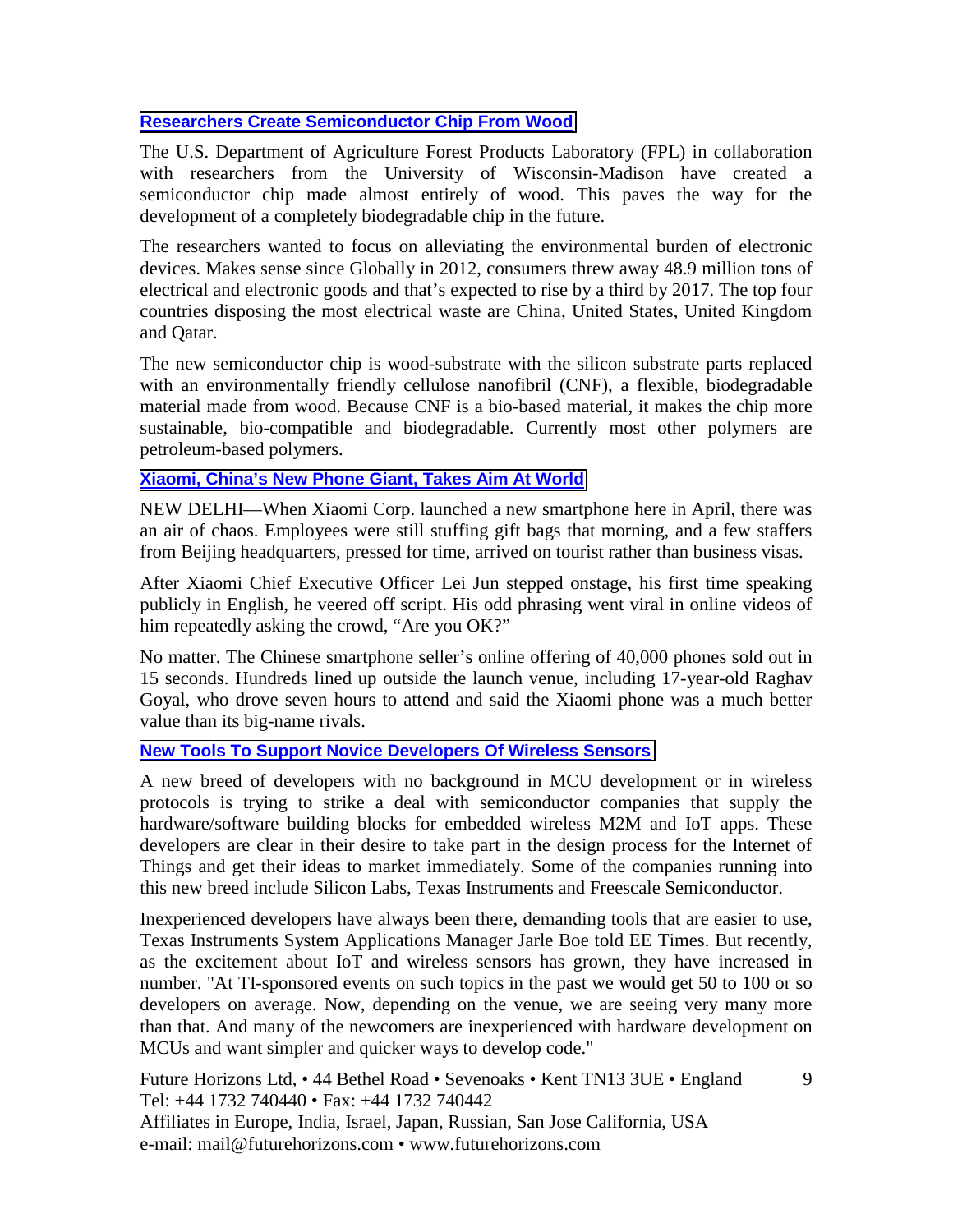#### **[Infineon Heads Three Electromobility Research Projects To Facilitate More](http://www.infineon.com/cms/en/about-infineon/press/press-releases/2015/INFXX201506-062.html)  [Electric Vehicles On Europe's Roads](http://www.infineon.com/cms/en/about-infineon/press/press-releases/2015/INFXX201506-062.html)**

Munich, Germany and Brussels, Belgium – June 9, 2015 – The European Commission is launching three new research projects aimed at making electromobility cheaper, more efficient and more reliable in order to facilitate more environmentally-friendly vehicles on Europe's roads. Europe will be the site for the continued development and production of electric vehicles under these projects, which will run until 2018 and are headed by Infineon Technologies AG (FSE: IFX / OTCQX: IFNNY). An international event will be held on June 9th and 10th in Brussels to kick-off the three research initiatives, with total funding of about Euro 67 million. 70 partners with a total of 120 researchers from 15 countries, and representatives of ECSEL Joint Undertaking, the European Union, the European Commission and the German Federal Ministry of Education and Research will participate.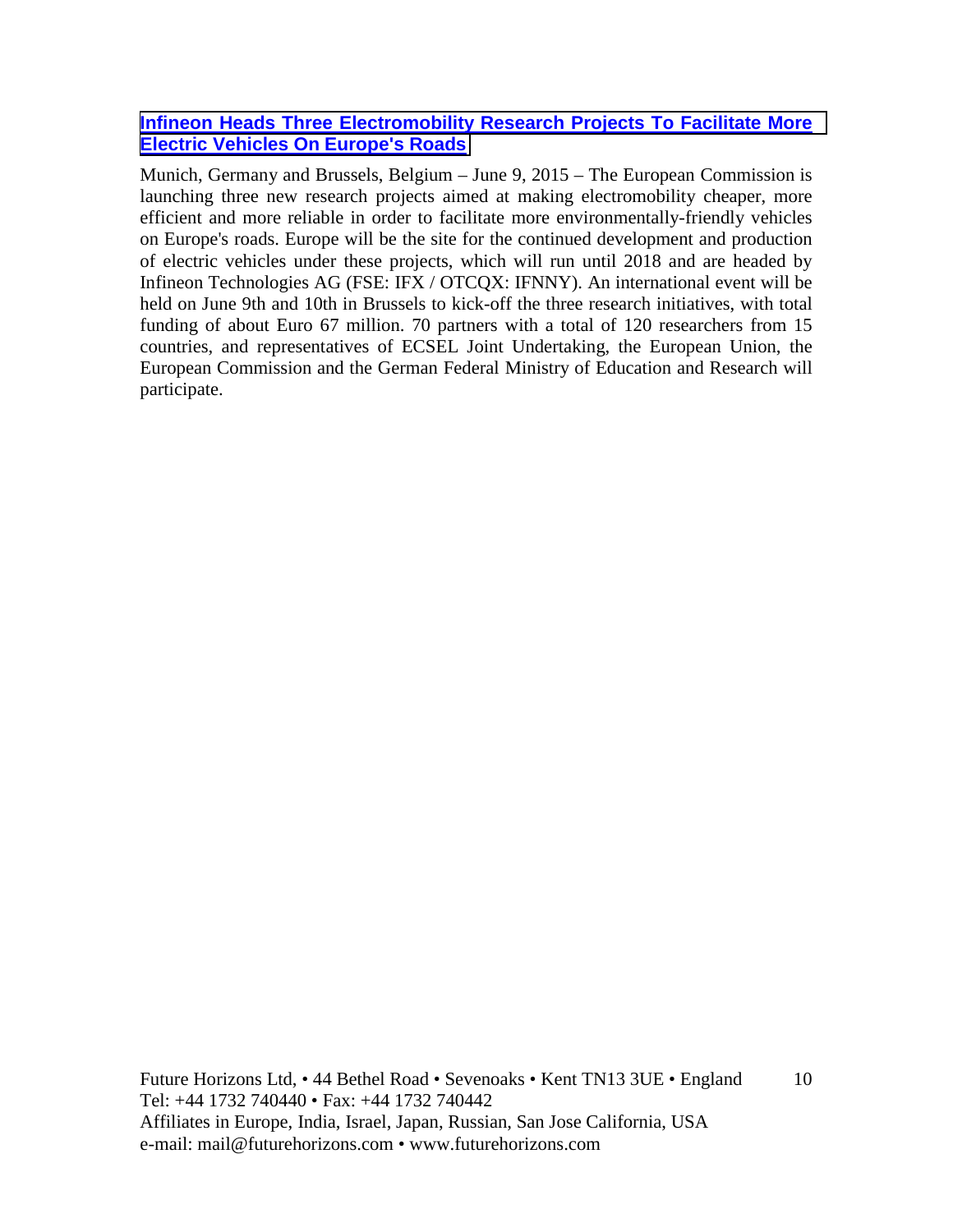#### East European News & Trends

#### **[New Technology For Bank Card Protection: Breakthrough Or Scheme Of The](http://rbth.com/science_and_tech/2015/05/26/new_technology_for_bank_card_protection_breakthrough_or_sche_46359.html)  [Century?](http://rbth.com/science_and_tech/2015/05/26/new_technology_for_bank_card_protection_breakthrough_or_sche_46359.html)**

"A Russian scientist made a breakthrough": this is how many global media outlets have described the new quantum key protection technology for bank cards developed by Viktor Petrik. The scientist seemingly proposed a brilliant solution for the problem of data leakage. According to Petrik, the magnetic strip and the electronic chips are the weakest link in the bank card security chain. That's why he thinks it's necessary to get rid of these information carriers.

"We created a fundamentally new, absolutely safe kind of bank card," says Viktor Petrik, squeezing a small piece of white plastic in his hands. "In this object there are no magnetic strips or microchips and this card is absolutely fraud-proof." According to Petrik, the card cannot be hacked into or compromised "using easily accessible electronic means." However, some Russian scientists have expressed their doubts about the validity and resourcefulness of Petrik's invention.

#### **[Russian Developer Offers Global Firms Possibility To Spy On Their Employees](http://rbth.com/science_and_tech/2015/04/05/russian_developer_offers_global_firms_possibility_to_spy_on_45601.html)**

Software developer Infomaximum is going global with its employee-monitoring program CrocoTime. Already quite popular in Russia, CrocoTime is designed for big companies and is capable of monitoring up to 10,000 users simultaneously.

With 20,000 employees already under its watchful eye, CrocoTime is quite popular with some of Russia's biggest companies, including global energy giant Gazprom, leading financer Tinkoff Bank, as well as the local branch of Danish shoe retailer Ecco. But what is so special about the program?

CrocoTime is installed on the client company's server and comes with so-called "monitoring agents" that access employees' computers. The software tracks websites that are visited and programs that are used, and sorts all activity into three categories: productive, unproductive and incidental. It is, of course, up to the client to decide what is good or bad for their employees.

#### **[Russian And French Developers Pool Efforts In Composite-Focused R&D](http://www.marchmontnews.com/Finance-Business/Central-regions/21292-Russian-and-French-developers-pool-efforts-composite-focused-RD.html)**

TechChem-Prom, a Russian hi-tech firm, and France's Porcher Industries, a world leader in composite-based fabrics and other such products, have agreed to do joint R&D, the Skolkovo Foundation website announced. The agreement was reached on June 2 at the Skolkovo-hosted Startup Village conference for innovative start-ups just outside Moscow.

As an objective for the joint effort, the two companies are said to have plans to develop samples of products made from a combination of Porcher's composite fabrics and TechChem-Prom's proprietary thermoplastic nanomodified binders.

When and if the expected results are corroborated, the partners want to set up a joint R&D center at the Skolkovo innovation hub to fine-tune their technology for commercial-scale production. Longer-term plans include the commercialization of a new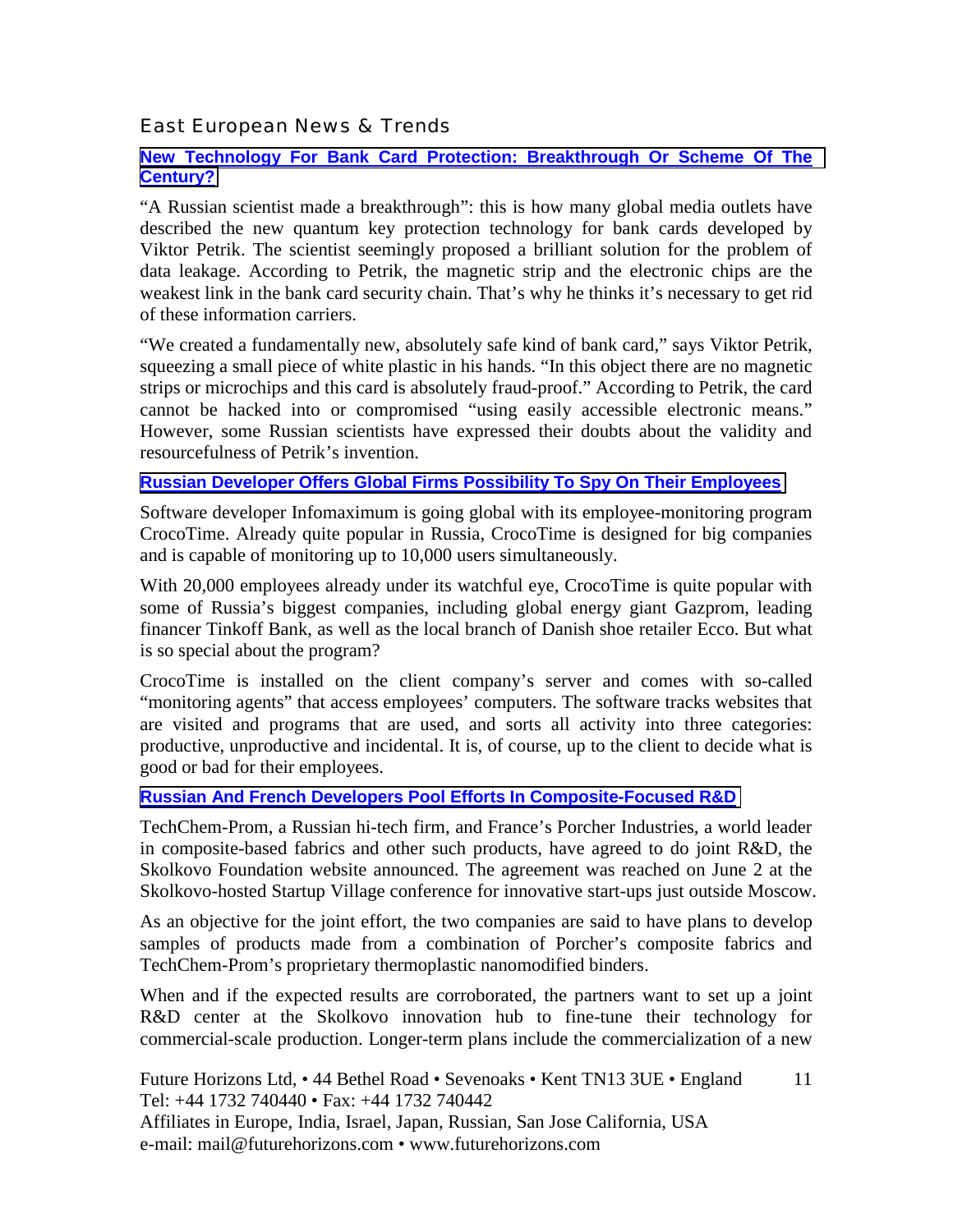family of composite materials and high-end solutions which the companies hope will be "superior" to existing international analogs.

#### **[New Chip-Antenna For Mobile Gadgets Developed In Voronezh](http://www.marchmontnews.com/Telecoms-Media/Central-regions/21270-New-chip-antenna-for-mobile-gadgets-developed-Voronezh.html)**

Researchers at the Voronezh State University (VSU) in Central Russia have teamed up with their colleagues from the Moscow-based Kotelnikov Institute of Radio Engineering and Electronics and China's Jinan University, based in the city of Guangzhou, to develop next gen fractal chip-antennas for various frequency ranges, the VSU website announced.

#### **[Russia Hopes To Create Robots With Artificial Intelligence Within 7-To-10 Years](http://www.marchmontnews.com/Technology-Innovation/Central-regions/21288-Russia-hopes-create-robots-with-artificial-intelligence-within-7-to-10-years.html)**

Russia will have its own robots driven by advanced artificial intelligence within the next seven-to-ten years, the Russian news agency RIA Novosti reported, citing Sergei Garbuk, the deputy CEO of Russia's Advanced Research Fund (ARF).

"…We are setting the stage for the development of a man-made operator capable of solving intelligence-intensive problems and replacing man in unraveling those problems," Mr. Garbuk said.

According to the top manager, an operator like this could "control combat engineering or identify terrorists in a crowd of people; it could also function as a flight control staff at airports, and do other things."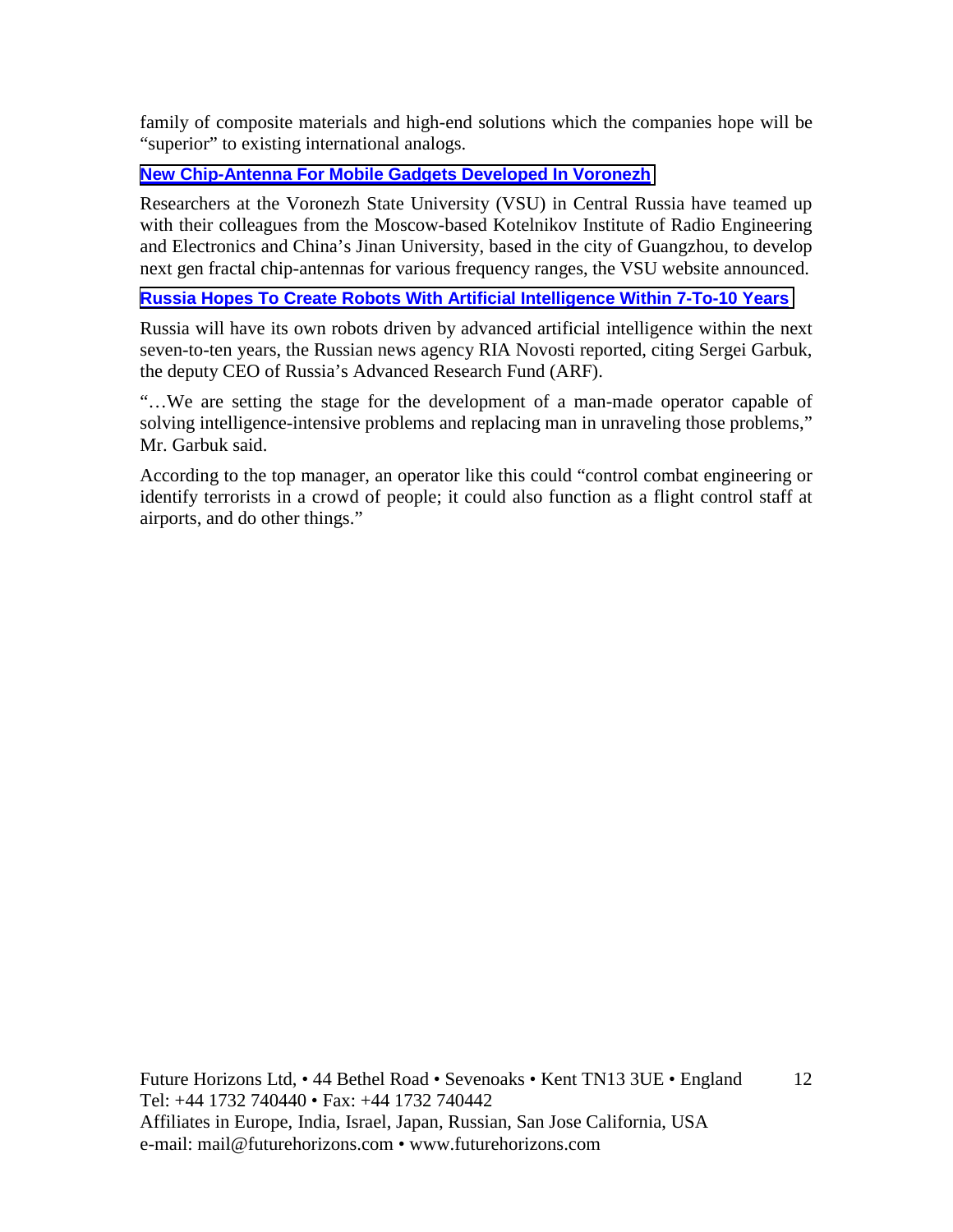#### World Economic Round Up

Brazil's central bank has lifted interest rates to the highest level in six years to tackle inflation that has climbed above 8 percent. Brazilian families have cut spending on a yearly basis for the first time in more than a decade as a toxic combination of high inflation and rising unemployment begins to hit at the heart of Brazil's economy. Household consumption fell 0.9 percent in the first quarter from the same period of 2014, the first annual decline since the third quarter of 2003, according to the recent Gross Domestic Product (GDP) figures from Brazil's national statistics office (IBGE). It was the worst quarter-on-quarter decline since the depths of the global financial crisis in 2008. Hungary's central bank reduced its benchmark interest rate to a record to end eight months of deflation and lift consumer price growth back to its target.

#### *The latest economic news by country to include USA, Europe, UK, Japan, China, Asia Pacific and India can be found each month in our [Semiconductor Monthly](http://www.futurehorizons.com/page/18/Global-Semiconductor-Report)  [Report.](http://www.futurehorizons.com/page/18/Global-Semiconductor-Report)*